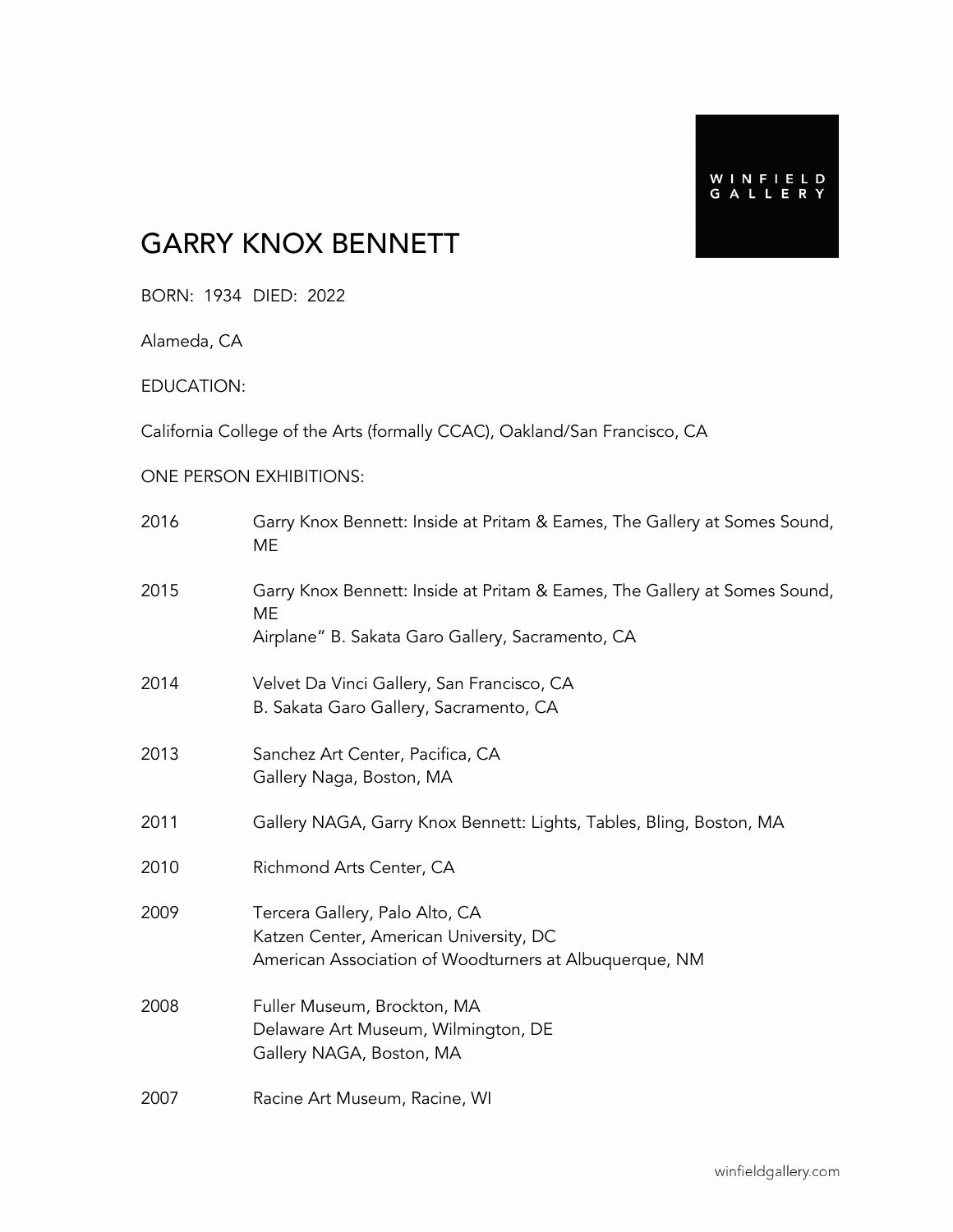## GARRY KNOX BENNETT

| 2006      | Bellevue Arts Museum, Bellevue, WA                                                                                                                                                                                                                                                                                                                                                          |
|-----------|---------------------------------------------------------------------------------------------------------------------------------------------------------------------------------------------------------------------------------------------------------------------------------------------------------------------------------------------------------------------------------------------|
| 2005      | Gallery 555/Sculpture Court, Oakland Museum, CA                                                                                                                                                                                                                                                                                                                                             |
| 2003      | Leo Kaplan Modern Gallery, New York                                                                                                                                                                                                                                                                                                                                                         |
| 2002      | Leo Kaplan Modern Gallery, New York                                                                                                                                                                                                                                                                                                                                                         |
| 2001      | Retrospective Exhibition, Museum of Arts & Design, New York (The book<br>Made in Oakland: The Furniture of Garry Knox Bennett was published in<br>conjunction with this exhibition)<br>Julie: Artisans' Gallery, New York<br>Leo Kaplan Modern Gallery, New York<br>Retrospective Exhibition, Oakland Museum, CA<br>Tercera Gallery, San Francisco, CA                                      |
| 1999      | Leo Kaplan Modern Gallery, New York                                                                                                                                                                                                                                                                                                                                                         |
| 1998      | Peter Joseph Gallery, New York<br>Franklin Parrasch Gallery, New York                                                                                                                                                                                                                                                                                                                       |
| 1996-97   | Peter Joseph Gallery, New York                                                                                                                                                                                                                                                                                                                                                              |
| 1995      | Peter Joseph Gallery, New York                                                                                                                                                                                                                                                                                                                                                              |
| 1994      | Peter Joseph Gallery, New York                                                                                                                                                                                                                                                                                                                                                              |
| 1993-1960 | Kummer-Stewart Gallery, Gualala, CA<br>The Hand and the Spirit Gallery, Scottsdale, AZ<br>Snyderman Gallery, Philadelphia, PA<br>Brendan Walter Gallery, Carmel, CA<br>Elaine Potter Gallery, San Francisco, CA<br>Foster Goldstrom Gallery, San Francisco, CA & Dallas, TX<br>Workbench Gallery, New York<br>Craft & Folk Art Museum, Los Angeles, CA<br>Alexander F. Milliken Gallery, NY |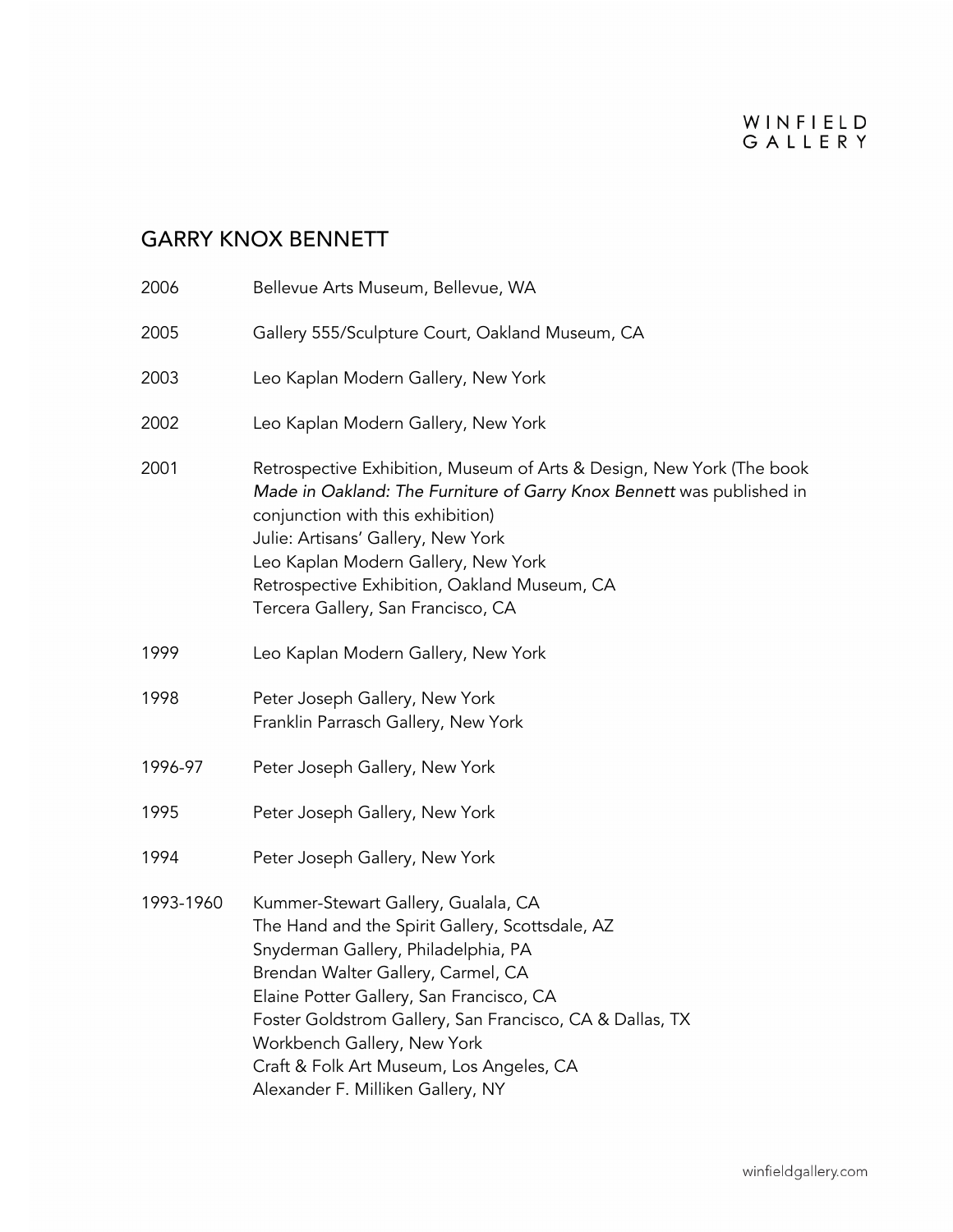## GARRY KNOX BENNETT

Julie: Artisans' Gallery, NY

#### GROUP EXHIBITIONS:

| 2016 | The Spotlight: Functional Lighting as Illuminated Sculpture, Craft In America<br>Center, Los Angeles, CA<br>California Wood Artists: Maloof and Beyond, Sam & Alfreda Maloof<br>Foundation for Arts and Crafts, Los Angeles, CA                         |
|------|---------------------------------------------------------------------------------------------------------------------------------------------------------------------------------------------------------------------------------------------------------|
| 2015 | 50 Years of Works, Snyderman/Works Gallery, Philadelphia, PA<br>Maloof Foundation, California Makers, CA                                                                                                                                                |
| 2013 | Reform Gallery, Los Angeles CA                                                                                                                                                                                                                          |
| 2012 | Velvet da Vinci, San Francisco, CA<br>Center for Wood Art, Philadelphia, PA<br>Gallery Naga, Boston, MA                                                                                                                                                 |
| 2011 | Postmodernism, Victoria & Albert Museum, London, England                                                                                                                                                                                                |
| 2010 | Form & Function, The Atrium, San Francisco, CA (Two-person exhibition)<br>Craft in America, Silver Dollar City 50 <sup>th</sup> Anniversary Exhibition, Kansas City,<br>MO (Invitational)<br>Gallery Naga, Boston, MA<br>Mobilia Gallery, Cambridge, MA |
| 2009 | Far Side of Function: Contemporary Works in Wood, Dairy Barn Arts Center<br>Athens, OH<br>Contemporary Jewish Museum, San Francisco, CA                                                                                                                 |
| 2008 | Art In America (traveling)                                                                                                                                                                                                                              |
| 2007 | Gallery NAGA, Boston, MA<br>Craft In America, Little Rock, AK (traveling, several years) (includes PBS<br>award winning segment)                                                                                                                        |
|      |                                                                                                                                                                                                                                                         |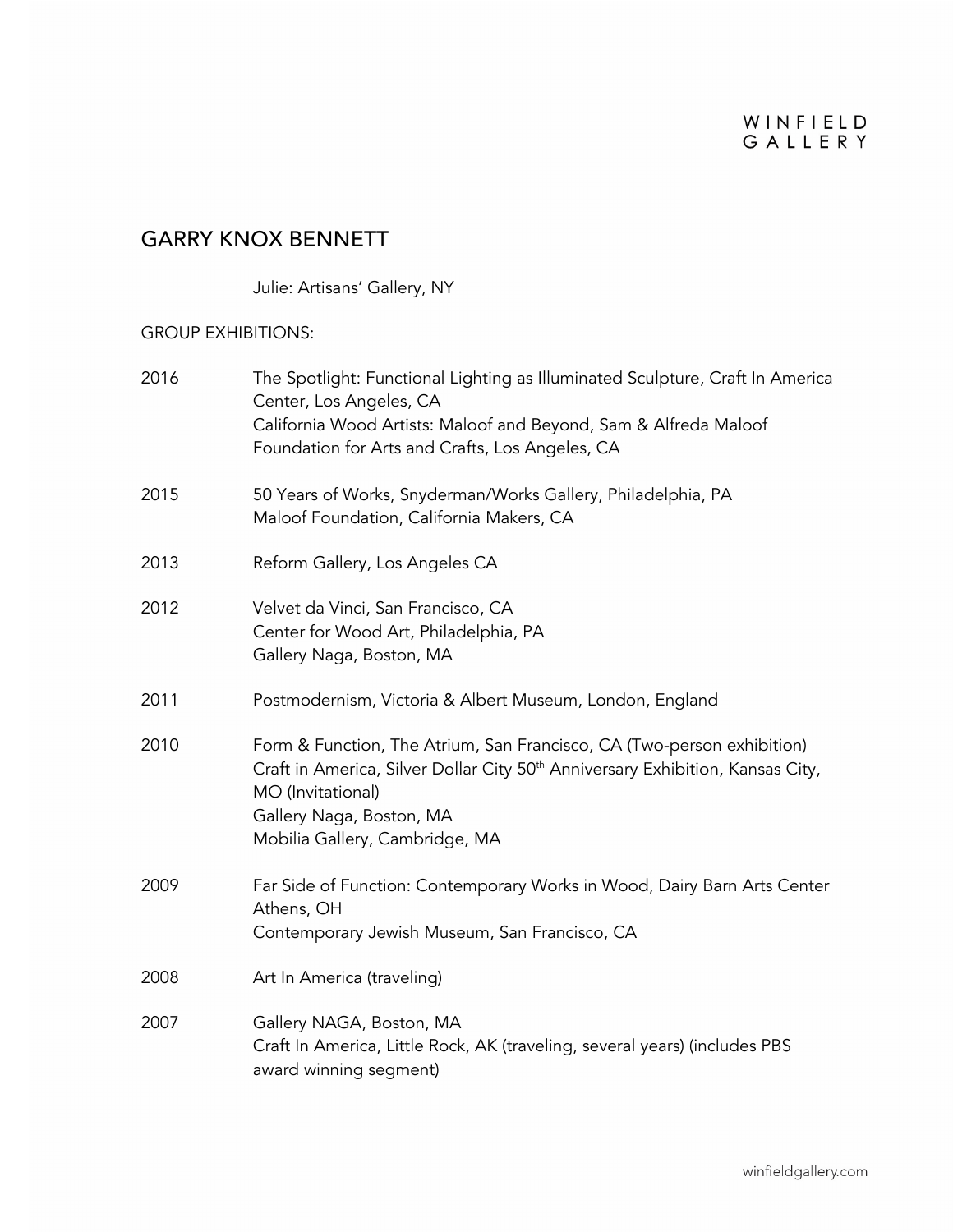## GARRY KNOX BENNETT

| 2006    | Peabody Essex Museum, Salem, MA                                                                                                                                                                                                                                                                                                                                   |
|---------|-------------------------------------------------------------------------------------------------------------------------------------------------------------------------------------------------------------------------------------------------------------------------------------------------------------------------------------------------------------------|
| 2005    | Contemporary Jewish Museum, San Francisco, CA<br>Mobilia Gallery, Cambridge, MA<br>Gallery NAGA, Boston, MA<br>The Contemporary Jewish Museum, San Francisco, CA<br>Wood Turning Center, Philadelphia, PA                                                                                                                                                         |
| 2003-04 | California Design 2004, San Francisco, CA<br>San Francisco Museum of Craft and Design, CA<br>Frankfurt 9th Triennial, Museum fur Angewande Kunst, Frankfurt, Germany<br>(traveled to Klingspor Museum, Offenbach, Germany and Museum of Arts &<br>Design, New York)                                                                                               |
| 2003    | Museum of Fine Arts, Boston, MA<br>Snyderman Gallery, Philadelphia, PA<br>Wood Turning Center, Philadelphia, PA<br>Museum of Fine Arts, Boston, MA<br>Snyderman Gallery, Philadelphia, PA<br>Wood Turning Center, Philadelphia, PA                                                                                                                                |
| 2002    | Fuller Museum, Brockton, MA (traveled to Houston Center for Contemporary<br>Craft, Houston, TX)<br>California Design 2002, San Francisco, CA<br>Furniture Society, "The Right Stuff" (invited artist) (exhibition traveled<br>through 2003 to University of Wisconsin, Madison & N. Carolina State<br>University)<br>Lynn Tendler Bignell Gallery, Brookfield, CT |
| 2001    | Bolinas Museum, Bolinas, CA<br>Brookfield Craft Center, Brookfield, CT<br>SOFA Chicago, IL                                                                                                                                                                                                                                                                        |
| 2000    | American Craft Museum, New York<br>Mint Museum of Craft and Design, Charlotte, NC<br>San Francisco Museum of Modern Art, CA                                                                                                                                                                                                                                       |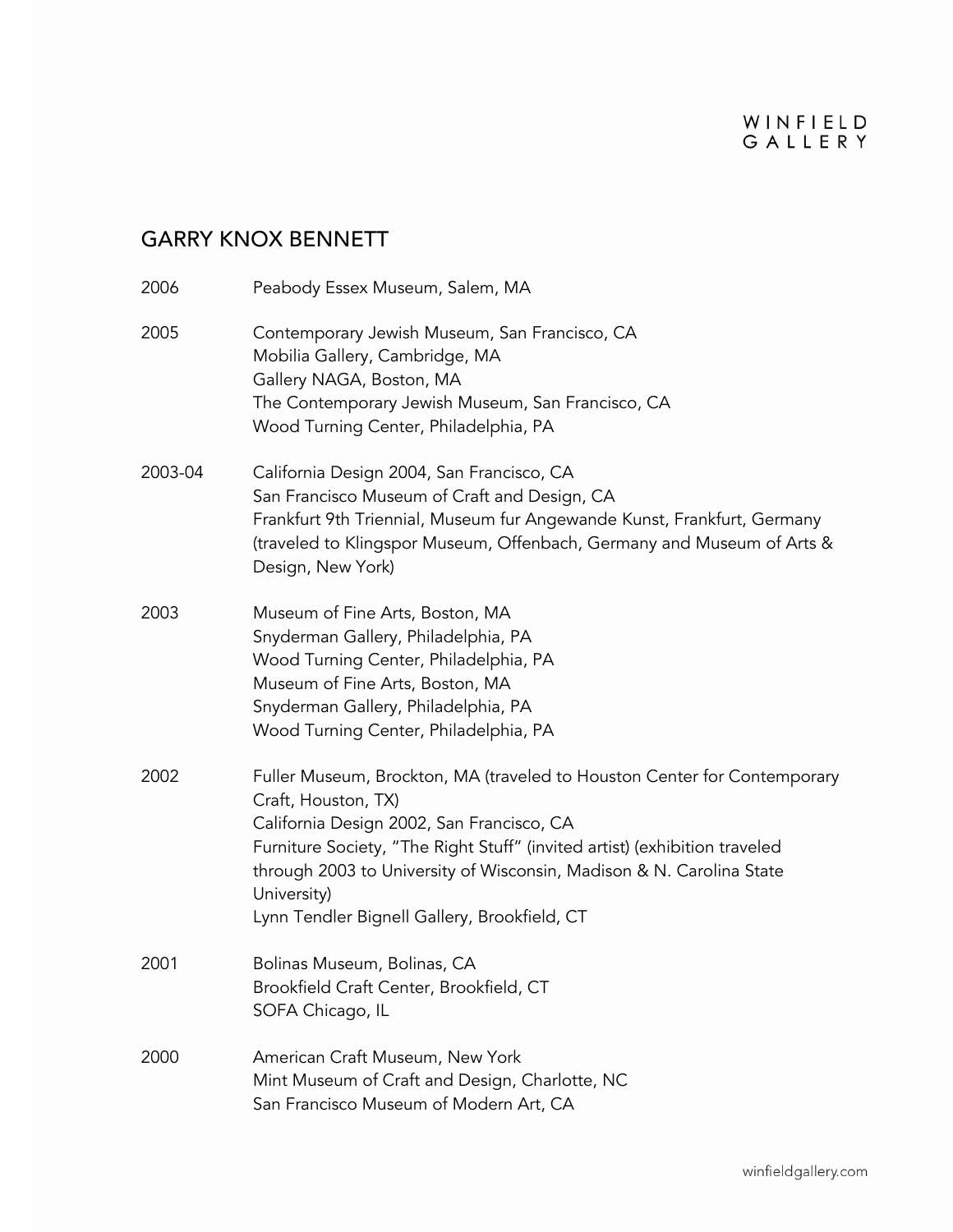#### WINFIELD GALLERY

### GARRY KNOX BENNETT

| 1999      | Crocker Museum, Sacramento, CA<br>Fine Arts Museum of San Francisco, CA<br>Tercera Gallery, San Francisco, CA                                                                                                                                                                                                                                                                                                                                       |
|-----------|-----------------------------------------------------------------------------------------------------------------------------------------------------------------------------------------------------------------------------------------------------------------------------------------------------------------------------------------------------------------------------------------------------------------------------------------------------|
| 1998      | Craft & Folk Art Museum, San Francisco, CA<br>Tercera Gallery, San Francisco, CA                                                                                                                                                                                                                                                                                                                                                                    |
| 1996-97   | Neuberger Museum, Purchase, NY<br>Oakland Museum, CA<br>Tercera Gallery, Palo Alto, CA (two-person exhibition)                                                                                                                                                                                                                                                                                                                                      |
| 1995      | Wharton Esheric Museum, Paoli, PA<br>Craft & Folk Art Museum, Los Angeles, CA                                                                                                                                                                                                                                                                                                                                                                       |
| 1994      | Contemporary Craft Museum, San Francisco, CA<br>Oakland Museum, CA                                                                                                                                                                                                                                                                                                                                                                                  |
| 1960-1993 | Oakland Museum, CA<br>American Craft Museum, New York<br>Renwick Gallery, Smithsonian Institution, DC<br>Museum of Fine Arts, Boston, MA<br>Gallery NAGA, Boston, MA<br>Monterey Museum of Art, CA<br>Society for Arts & Crafts, Boston, MA<br>Triton Museum of Art, Santa Clara, CA<br>Elements Gallery, NY<br>California College of Arts & Crafts, Oakland, CA<br>De Anza College Museum, Cupertino, CA<br>San Francisco Museum of Modern Art, CA |

Note: Group exhibitions started in 1960 with painting & sculpture. One-person exhibitions started in 1962. First exhibition as a furniture maker was in 1979. Range of work includes painting, sculpture, prints. Functional work includes jewelry, clocks, lamps, and furniture.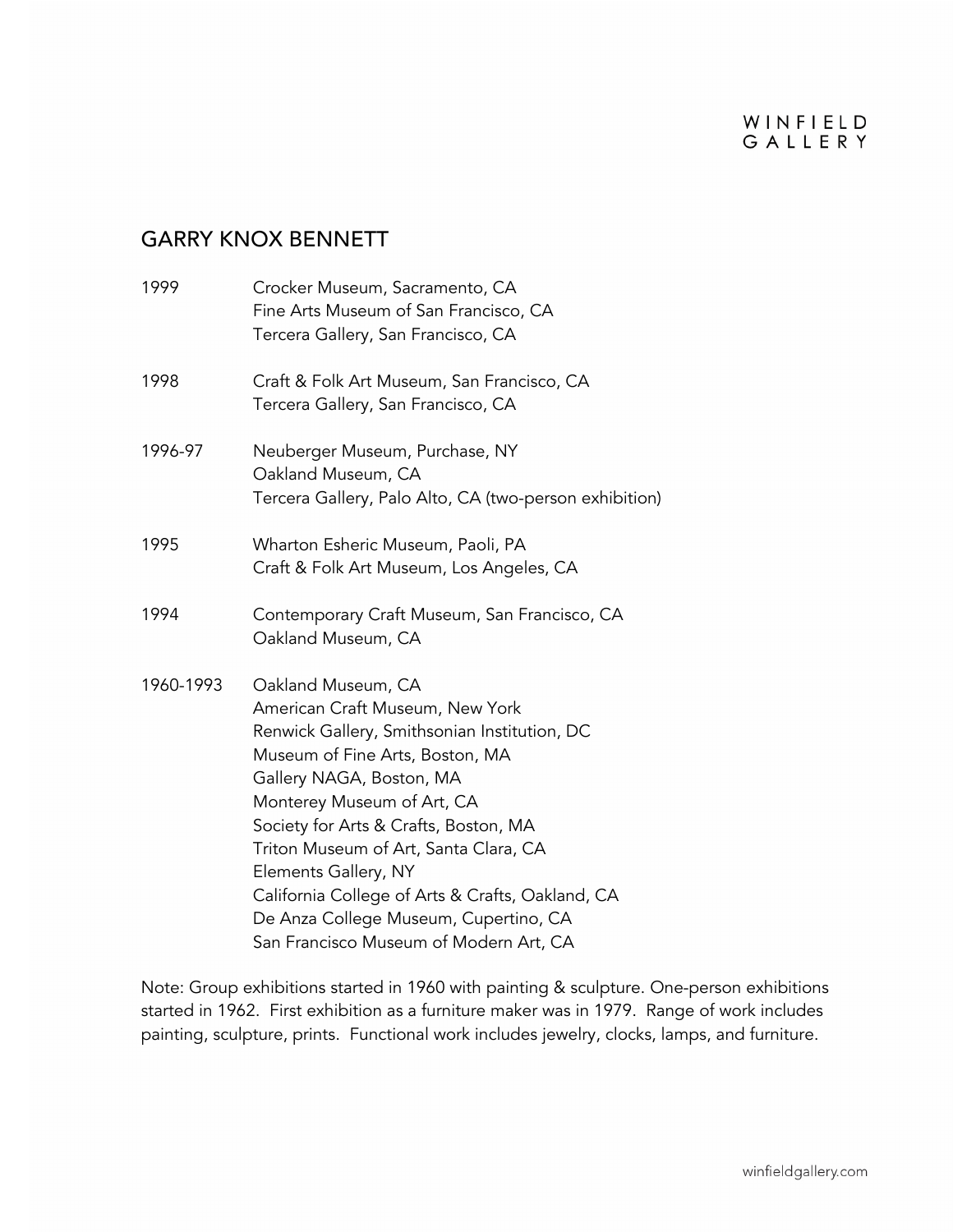### GARRY KNOX BENNETT

#### PUBLICATIONS:

*American Craft, A Source Book for the Home*, Stuart, Tabori & Chang, Inc., 1983 *American Craft Today: Poetry of the Physical*, Wienfield and Nicholson, 1986 *Art for Everyday: The New Craft Movement*, Clarkson Potter/Publishers, 1990 "Explorations II: The New Furniture", American Craft Museum, 1991 *Contemporary American Woodworkers*, Layton, Utah: Gribbs M. Smith, 1986 *Furniture with Soul: Master Woodworkers and Their Craft* (published in Japanese & English), Kodansha, 2011

Garry Knox Bennett: Call Me Chairmaker (catalog), Bellevue Arts Museum, 2006 *Made in Oakland: The Furniture of Garry Knox Bennett,* American Craft Museum, 2001 (Note: This book was published on the occasion of a major retrospective which opened at the Museum of Arts & Design in New York (formerly the American Craft Museum)) "New American Furniture: The Second Generation of Studio Furniture Makers", Museum of Fine Arts, Boston, 1990

"Twirlings: Garry Knox Bennett – Stepping away from Bowl-ness (catalog)", American Association of Woodturners, 2009

#### AWARDS:

| 2011    | Master of the Medium - James Renwick Alliance, Smithsonian Museum |
|---------|-------------------------------------------------------------------|
| 2004    | Merit Award, Lifetime Achievement - Furniture Society             |
| 1996    | American Craft Council, College of Fellows                        |
| 1984    | Merit Grant, National Endowment for the Arts                      |
| 1975    | Award, Contemporary Crafts of the Americas                        |
| 1974    | Award, De Anza College                                            |
| 1960    | Award, San Francisco Museum of Modern Art                         |
| VIDEOS: |                                                                   |

| 2007 | Craft In America - PBS segment (aired nationally)                                                                                              |
|------|------------------------------------------------------------------------------------------------------------------------------------------------|
| 2005 | Artist at Work: Garry Knox Bennett - Spark segment, KQED inc.                                                                                  |
| 2001 | Dialog & Interview at the Oakland Museum: Garry with John R. Marlowe and<br>Abby Wasserman, Retrospective exhibition at the Oakland Museum CA. |